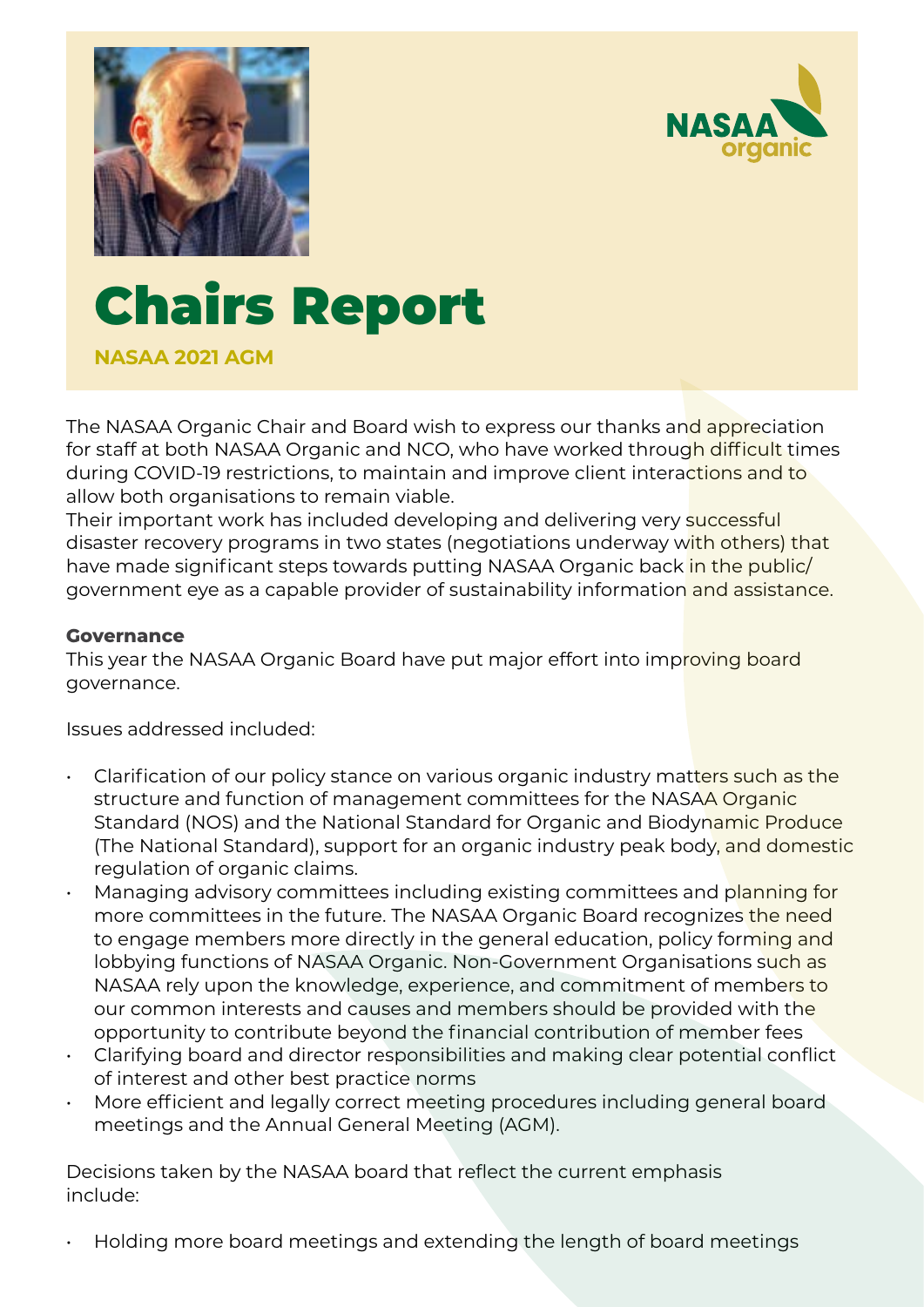(minimum of three hours rather than two), and holding one join NASAA/NCO board meeting

- Commencing the process of conducting a performance review of both the NASAA and NCO boards. We expect the reviews to be conducted in the first quarter of 2022. Neither board has ever been formally reviewed by a governance specialist before
- Starting the process of constitutional reform (see below)
- Development of a new Terms of Reference (TOR) format for NASAA advisory committees
- Restructure of the NASAA Standards and Technical Advisory Committee with a new TOR, job description and work plan
- Commenced work towards establishing a Regenerative Agriculture Advisory Committee and generally discussed how to improve member engagement by forming more advisory roles over time
- Decided to establish a members-only section of the NASAA website for discussion and sharing of ideas between NASAA members (and available to NCO certified operators)
- $\cdot$  Requested more regular and comprehensive reporting from NCO
- Planned to include better reporting of NCO in all future NASAA AGMs
- Reviewed financial arrangements between NASAA and NCO including royalty payments to NASAA for use of the NOS and the NASAA label
- Continued to develop and improve our strategic planning documents, with a greater focus on outcomes
- Planned to conduct member webinars to contribute to improvement of our strategic plan
- Instituted a Policy Register that will track policies to ensure that they are applied to company business, or appropriately deleted if they become redundant. The register will provide a timeframe for review of policies, keep track of past changes, and indicate responsible people to ensure the policy is adhered to and that reviews are conducted as required
- Formalising a relationship between NASAA Organic and the industry charity Organic Trust Australia: Research and Education (OTARE) so that NASAA can receive tax deductible donations for future education or research projects
- Requesting that NCO withdraw from membership of the Organic Industry Standards and Certification Council. The NASAA Board has lost confidence in the structure and representativeness of OISCC and its capacity to manage standards and certification issues with appropriate due diligence and without conflict-of-interest issues.

With data to hand at the time of writing we appear to have halted the decline in membership including reducing the rate at which current members leave and increasing the number of new members.

## **Constitutional reform**

This year the board has developed two motions for the AGM. The first relates to simple updating of the constitution to achieve the following:

- Remove redundant clauses and amend numbering of clauses to account for clauses removed at previous AGMs
- Remove gendered language and replace with gender neutral forms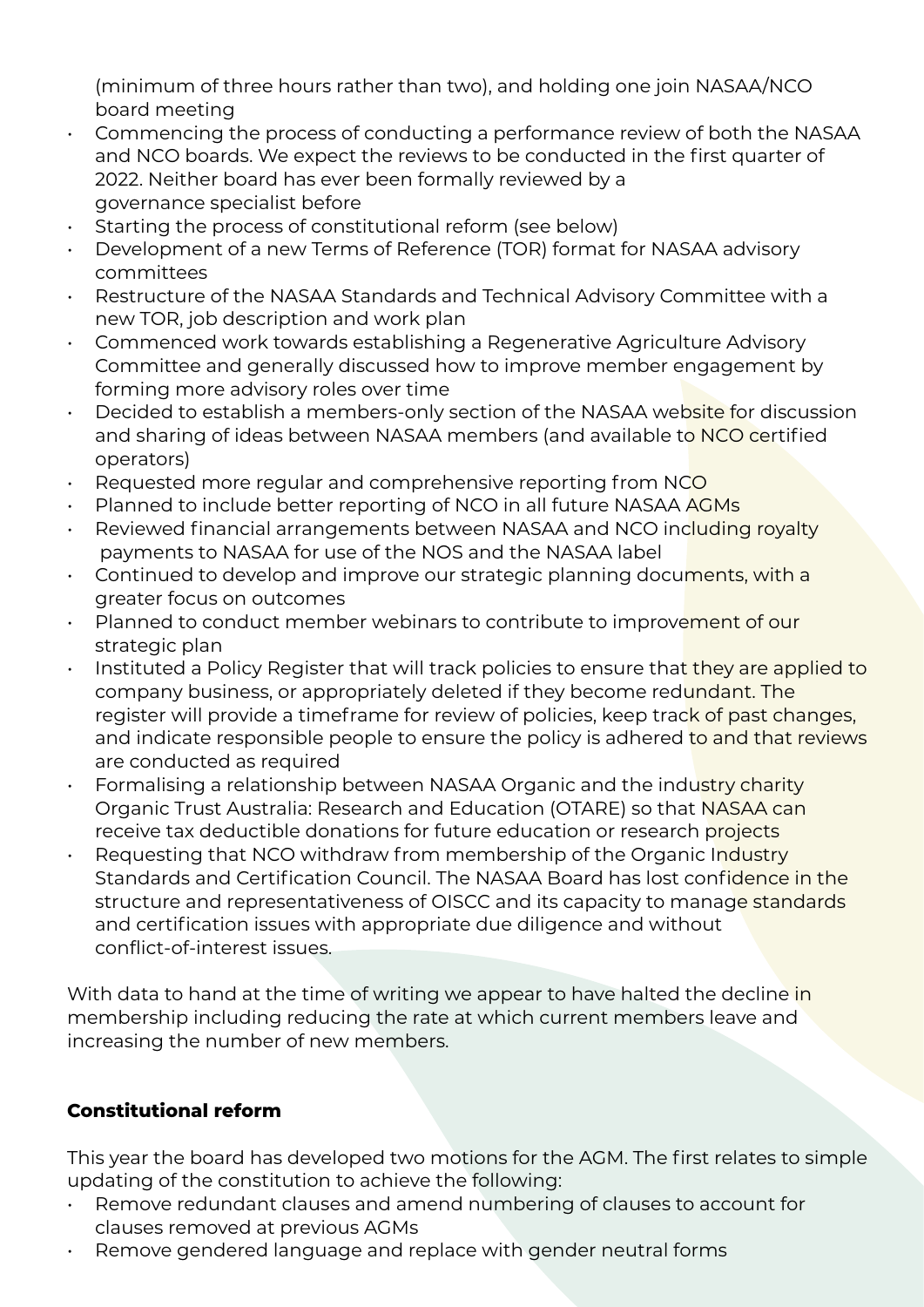The second motion relates to the total amount of board remuneration available and allows for a second appointed director (while maintaining the same fee for each board member). To facilitate this, we propose a small increase in the maximum board remuneration payable, from \$30,000 to \$35,000 (total assuming a full complement of Directors).

In addition, the board supports a member's motion that proposes to grant voting rights to our life members. Note that to avoid conflict of interest issues as Chairperson, I have agreed to continue to pay annual membership fees while I remain chair at NASAA, reverting to my life member privileges only when I cease to be the chairperson.

The board will conduct a more comprehensive review of the suitability of the constitution during 2022. The board feels that piecemeal changes to a constitution are sometimes problematic in that they do not holistically consider the entire document including how each clause impacts on every other, and how well the whole document serves the association. The 2022 review will provide adequate opportunity for member input and will provide a proving ground for engagement with our proposed members only section of the website. The board may also conduct one or more webinars where members and directors together can discuss the constitution and how it supports the strategic goals of NASAA.

#### **Industry engagements**

The board formed the view that NASAA was to some extent surviving on legacy goodwill from members, certified operators, industry organisations and colleagues, media, and government. We believed that we were not responding adequately to industry issues and problems, including the opportunity presented by rapidly developing community support for regenerative agriculture, interest in organic food sparked by the pandemic, the opportunity to present organic as a partial solution to climate change, the gathering importance of local food networks (box deliver schemes, farmers market, community supported agriculture etc.), the gradual loss of smaller certified operators to local networks where certification is less critical, and to the rise of new certification opportunities (including new organic certifiers but also the large number of environmental certification schemes now available to producers and marketers).

We wish to revive the long-established reputation that NASAA has always held in Australia and around the world, as a pioneer organisation, an innovator in standards and certification practice, a quality provider of certification services (now delivered through NCO), and a reliable source of information on organic and sustainable agriculture and gardening (delivered via the NASAA website, newsletter, workshops and conferences, social and free to air media, membership of industry and government committees and other forums).

We have continued to engage with media especially on the topic of removal of GMO moratoria in several states. We have developed our relationships with media especially by engaging with the Rural Media and Communicators Association SA/NT and will pursue similar alliances in other states.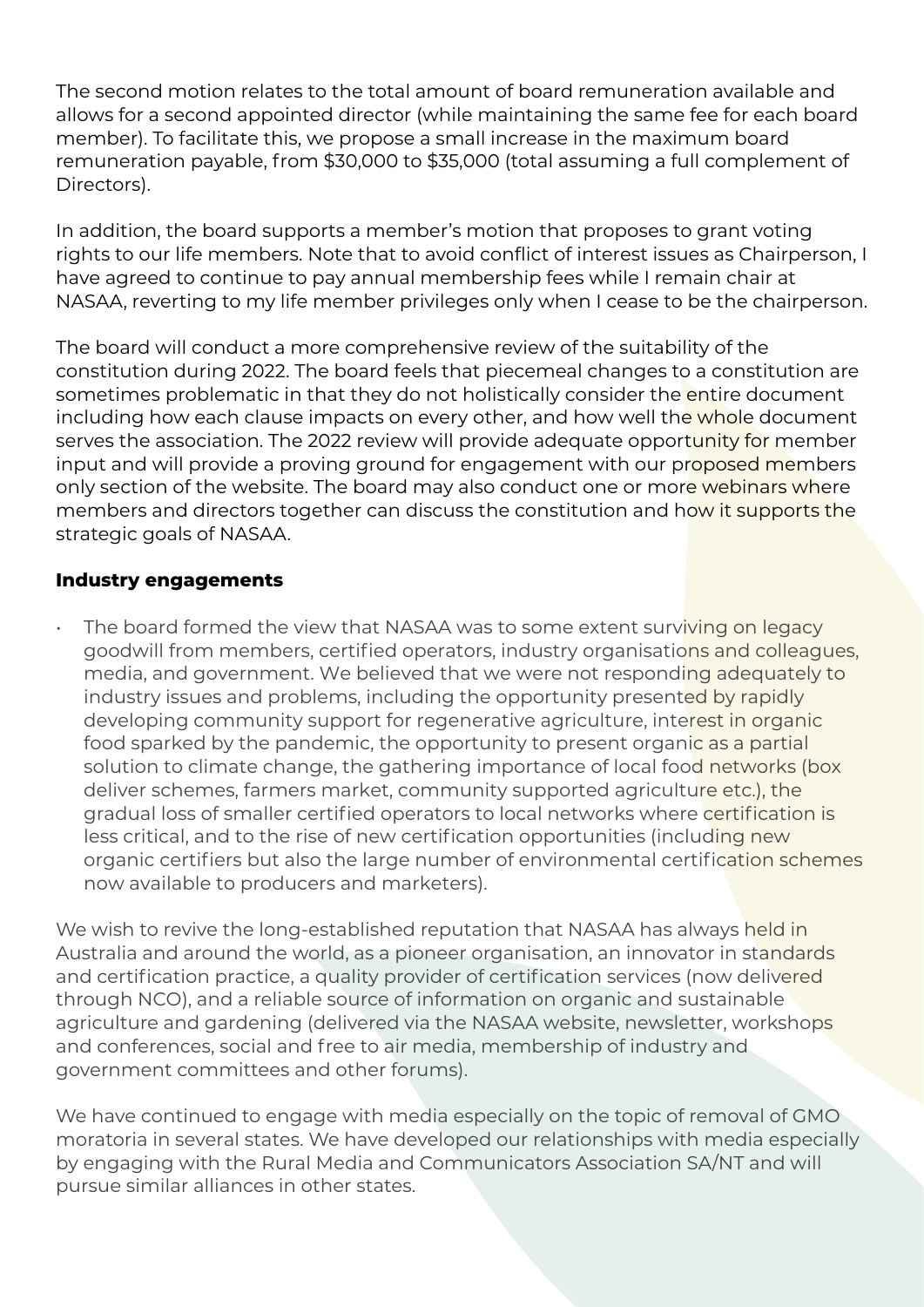We have consolidated our relationship with the Australian Organic Recyclers Association (AORA, the professional composters association) with meetings between staff and board members, sharing newsletter content, and jointly hosting a workshop on compost use in organic viticulture. The AORA relationship is but one example of how NASAA can be more effective into the future, in developing and presenting organic and sustainability information, by securing close working relationships with other industry groups and organisations.

The valuable work of NASAA staff in developing and presenting fire and drought relief workshops is another example of our engagement with high profile current issues and has attracted positive responses from workshop participants, government facilitators and community onlookers. Our involvement in this work has already attracted promise of a bequest to NASAA.

The NASAA board believes that current confusion over dual claims to be 'the peak body' of the organic industry have been very negative and inhibited industry development. We have stated our firm support for Organic Industries Australia (OIA) as the most representative, democratic organisation capable of fulfilling that role, and have communicated our support to government and industry colleagues. We have also expressed to government our strong concerns about the lack of appropriate membership structure and proper operation of the Organic Industry Standards and Certification Council (OISCC) and have suggested that supervision of the National Standards Sub-Committee should be transferred to OIA.

We have communicated to government our view that we need an industry-wide review of how to achieve domestic regulation and our dissatisfaction with the nonrepresentative Organic Advisory Committee established by the office of Office of Minister David Littleproud, Minister for Agriculture and Northern Australia. We believe that such a review should consider both the National Standard and the AS 6000 as potential standards applicable to both domestic and export markets, with strong emphasis on separation of the standards setting process from control of the certification bodies and possible formation of an organic industry Standards Setting Organisation with broad industry representation from genuine certified organic operators (producers, processors, handlers, and traders) and consumers. We believe that to proceed without such a review is to have neglected our due diligence obligations as leaders in our industry.

## **Future plans**

Recent board emphasis on governance was necessary to ensure stability and underpin future growth of NASAA and NCO. With a sounder basis for managing policy, public engagements, and finances, we look forward to NASAA regaining more of its past acknowledgement for excellence in leadership in organic and sustainable agriculture.

In 2022 we would like to achieve the following:

• Engage more in the regenerative agriculture discussion including support for regen farmers at any level, but strongly proposing that the ultimate achievement of